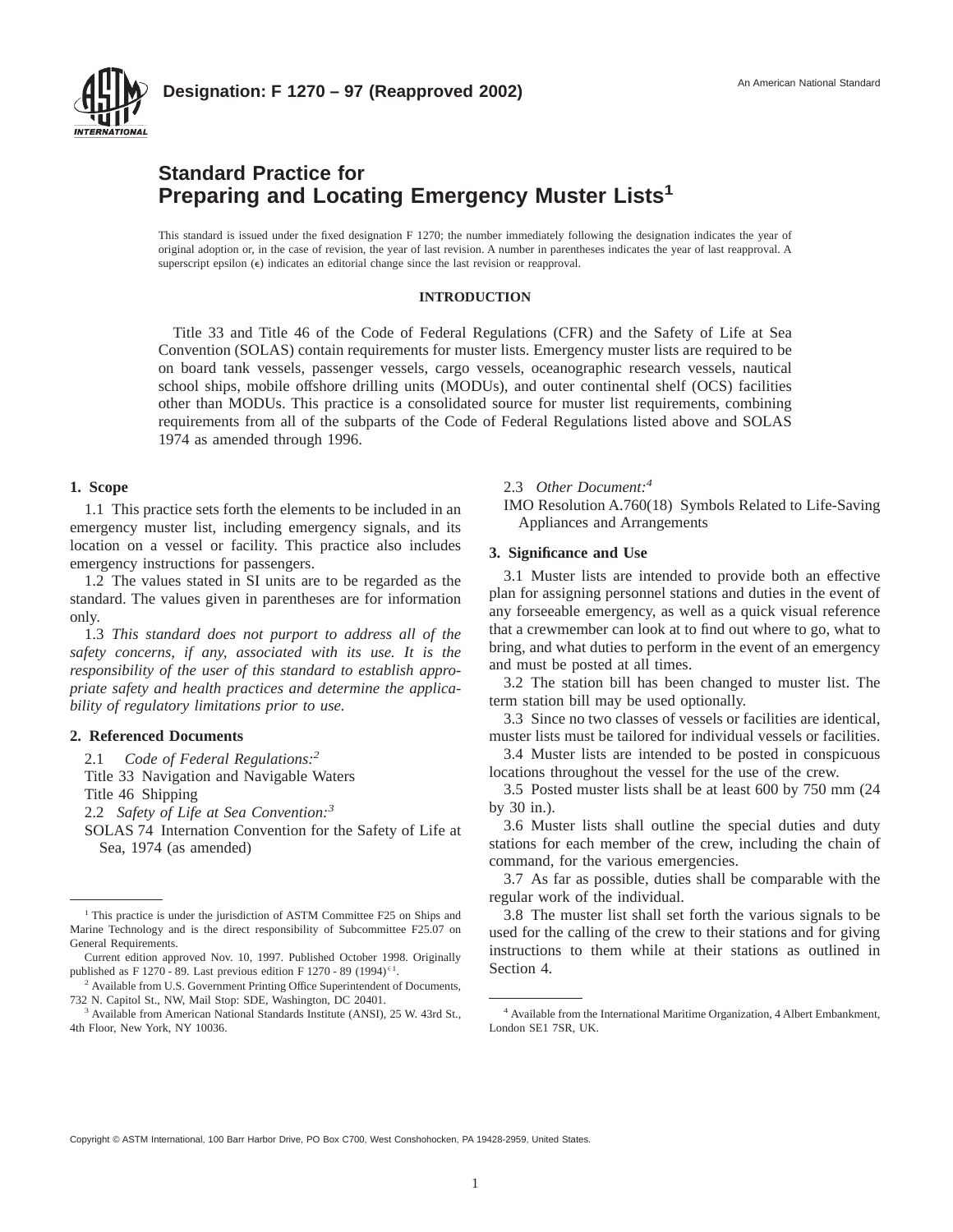3.9 The muster list shall illustrate the purpose of controls.

3.10 The muster list shall illustrate the procedure for operating the launching device.

3.11 The muster list shall give relevant instructions or warnings.

3.12 The muster list should be able to be seen easily under emergency lighting conditions.

3.13 The muster list must also display the symbols in accordance with IMO Resolution A.760(18).

3.14 The final muster list should be as simple as possible; and an accurate and up-to-date muster list should be maintained.

### **4. Procedure**

4.1 Fig. 1 is provided as a sample muster list.

4.2 Each muster list shall be at least poster size (600 by 750 mm (24 by 30 in.)).

4.3 Each muster list shall specify the following:

4.3.1 Instructions for operating the general alarm system,

4.3.2 Identification of the emergency signals,

4.3.3 The action to be taken by crew and passengers when each signal is sounded,

4.3.4 How the order to abandon the vessel will be given,

4.3.5 The survival craft to which each person on board is assigned,

4.3.6 The officers who are assigned to ensure that lifesaving and fire-fighting appliances are maintained in good condition and are ready for immediate use,

4.3.7 Substitutes for key persons in the event that those persons are disabled, taking into account that different emergencies require different actions,

4.3.8 The duties assigned to the different members of the crew, including:

4.3.8.1 Persons in command and the chain of command,

4.3.8.2 Closing of watertight doors, fire doors, valves, scuppers, sidescuttles, skylights, portholes, and other similar openings in the vessel's hull,

4.3.8.3 Stopping of fans and ventilating systems,

4.3.8.4 Equipping survival craft and other lifesaving appliances,

4.3.8.5 Preparation and launching of survival craft,

4.3.8.6 General preparations of other lifesaving appliances, 4.3.8.7 Muster of passengers and other persons in addition to the crew,

4.3.8.8 Use of communication equipment,

4.3.8.9 Responsibility for two-way radiotelephone apparatus and other portable emergency radiocommunication equipment not stowed in survival craft or rescue boats,

4.3.8.10 Manning of rescue boats for rescuing persons overboard and other emergencies requiring the use of the rescue boat,

4.3.8.11 Manning of emergency squad assigned to deal with fires and other emergencies,

4.3.8.12 Administration of first aid,

4.3.8.13 The passenger vessel muster list should include the procedures for locating and rescuing persons who may be trapped in the staterooms,

4.3.8.14 Special duties assigned with respect to the use of fire-fighting equipment and installations, and

4.3.8.15 Such other duties as are necessary for the proper handling of the vessel in an emergency.

4.3.9 The duties assigned to members of the crew, generally from the steward's department, in relation to passengers in case of emergency, including:

4.3.9.1 Warning passengers and other persons on board,

4.3.9.2 Seeing that passengers are suitably dressed and have donned their lifejackets or immersion suits correctly,

4.3.9.3 Assembling passengers at muster stations,

4.3.9.4 Keeping order in the passageways and on the stairways and generally controlling the movements of the passengers, and

4.3.9.5 Making sure that a supply of blankets is taken to survival craft.

4.4 Where the size of the crew permits, the muster list on a passenger vessel shall include an emergency squad organized by the master to form the nucleus of a damage control party. This squad consists of persons specially trained in the use of the emergency and rescue equipment and generally familiar with the vessel and fundamentals of damage control.

4.5 On MODUs and OCS facilities, the requirements in 4.3 applying to the crew also include the industrial personnel assigned to the unit. The requirements in 4.3 that apply to passengers also apply to visitors and other persons on board not regularly employed on the unit. In addition to the requirements in 4.3, the muster list shall cover the following:

4.5.1 The duties of the crew in case of collisions or other serious casualties, and

4.5.2 The duties of the crew in case of severe storms.

4.6 Emergency instructions and illustrations for posting in passenger cabins and at muster stations shall be in English and may also be in any other appropriate language. The instructions and illustrations shall inform passengers of the following:

4.6.1 The fire and emergency signal,

4.6.2 The abandon ship signal,

4.6.3 Their muster station,

4.6.4 The essential actions they shall take in an emergency,

4.6.5 The method of donning lifejackets, incorporating fully illustrated instructions,

4.6.6 The location of immersion suits and lifejackets, if they are provided for passengers, including child-size immersion suits and lifejackets,

4.6.7 The method of donning immersion suits, if immersion suits are provided for passengers, including fully illustrated instructions, and

4.6.8 The location of thermal protective aid for each person not provided with an immersion suit on passenger vessels.

4.7 The muster list for nautical school ships shall include the muster of all persons aboard in the duties assigned.

4.8 Vessels other than MODUs and OCS facilities shall use the following signals:

4.8.1 The fire alarm signal shall be a continuous blast of the whistle for not less than 10 s supplemented by the continuous ringing of the general alarm bells for not less than 10 s.

4.8.2 For dismissal from fire alarm stations, the general alarm shall be sounded three times supplemented by three short blasts of the whistle.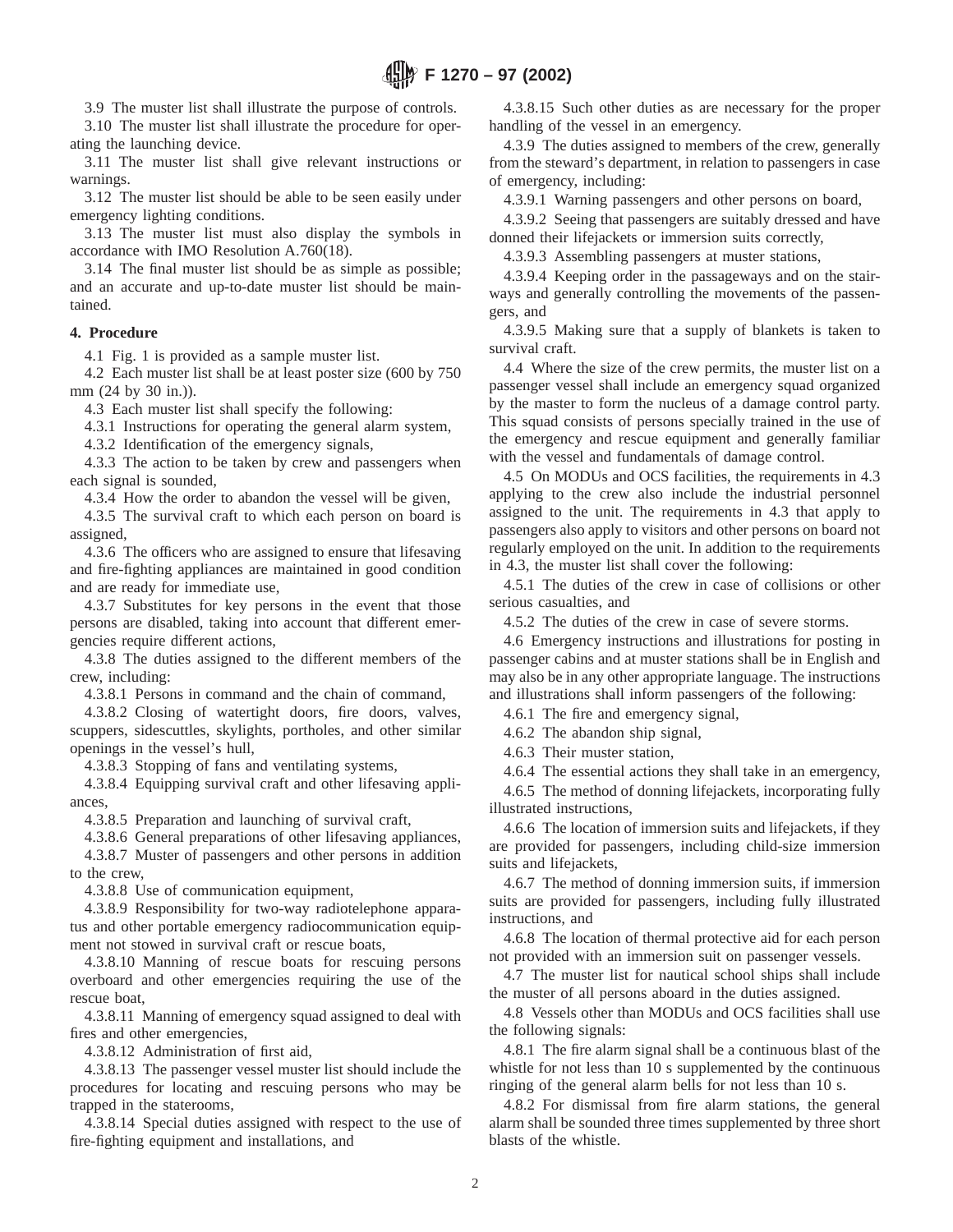# **F 1270 – 97 (2002) MUSTER LIST**

# **GENERAL INSTRUCTIONS**

1) Each crew member shall familiarize himself/herself with the<br>location: of his/her respective: station: and lassigned: duties<br>immediately upon reporting aboard.

2) All persons reporting to emergency stations shall be fully<br>dressed, including a hat and shoes, and shall carry a flashiight,<br>if possible.

3) Immediately upon sounding of an alarm, contact shall be<br>made by the Department Heads with the Master, Channel 11 is<br>the designated Emergency Channel on the Handi-Talkies, After<br>initial contact, persons with radios shall

4) A person discovering a fire shall immediately notify the<br>bridge! He shall then fight the fire with any available means.

5) Upon seeing a "Man Overboard", immediately throw a life-<br>ring into the water and pass the word to the bridge "Man Over-<br>hoard Port/Slarboard Side!". If at night the lifering should have<br>a waterlight attached and regardl

6) In an emergency and for all drills, extra persons will muster<br>at the hospital/treatment room.





NOTE: EXTRA PERSONS WILL MUSTER AT THE STARBOARD LIFEBOAT **FIG. 1 Sample Format for Muster List**